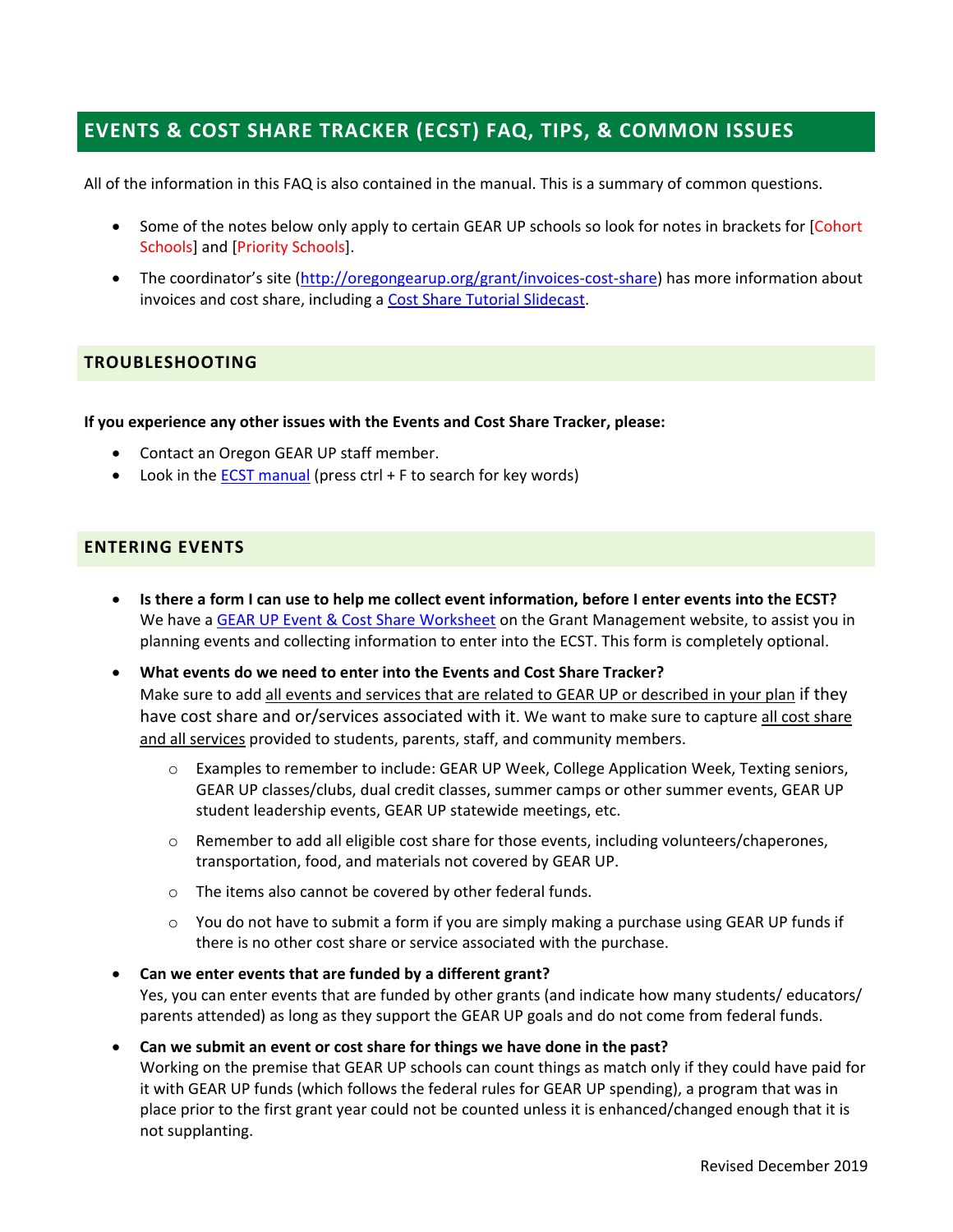- $\circ$  Example of Enhancing: A school might have had random students help other students with their math after school, not an organized program. Through GEAR UP, the school decides to add after-school tutoring staffed by a licensed teacher. Students can come in anytime they need help. In addition, teachers will tell parents about the tutoring opportunity during conferences each quarter.
- $\circ$  Exception: [Priority Schools] can count programs, classes and events that were added due to GEAR UP, during the 6 years of the 2008‐2014 GEAR UP grant.

## **What is the difference between events and non‐event cost share?**

Events are used to track activities where students, parents, staff, or community members receive services. Events also have a place to track any associated cost share. Non‐events are used for entering cost share that is **not** associated with an event where students, parents, staff or community members are receiving a service. **Examples**: A district/company technology donation, a GEAR UP team planning meeting, state funded grants.

- **Do we have to enter events for different grant years in different sections on the website?** No. All events, timesheets, etc. are listed together by date, not by grant year.
- **Is there ever a situation where we can enter just one event to record several events or activities that are related to a particular topic?**

No, please submit separate events for each individual activity. The only exception is when you are using the alternatives for entering frequently occurring events specifically outlined in the ECST Manual.

- $\circ$  For example, if you are doing multiple activities related to the transition from MS to HS, you might enter several separate events:
	- June 3: Assembly with all MS students and select HS students
	- Uune 5: Tour of the HS
	- August 1-31: Cost share for staff planning time before school starts (outside of contract)
	- August 29: Parent/Family night for incoming freshmen (including staff cost share time)
- **Can we enter activities into the ECST prior to the event? If so, what is recommend to keep track of the activities that are incomplete because we are waiting on information?**

You may create and save an event as PENDING that would include services and/or cost share and then save it as an active event once the activity has occurred and you have recorded all of the information. Similarly, you may enter a non‐event cost share item as PENDING, and then save it as active once the materials or volunteer hours have been donated. Please note that an activity or non‐event cost share item that is saved as pending is not counted towards your overall cost share when running reports.

- o **NOTE:** School liaisons will be entering all plan events in September (as pending events).
- **Is there an easy way to enter frequently reoccurring events such as classes that meet daily?**
	- $\circ$  First, if you have an activity or group that meets weekly or daily, you will need to track the actual number of hours of service for each student.
	- $\circ$  Preferred Option: Add one ongoing event for the entire class or entire term, and enter the number of hours each individual student attended.
		- ● WARNING: Please don't enter a single or multi-day event, which can only record one number of hours served for all attendees ‐ each student may have attended a different number of days, and thus received a different number of hours of service. We need the actual number of hours per student, not an average (not even an average based on the daily attendance rate).
		- Multi-day events are ONLY for consecutive day events where the same students attended the entire time, such as the Student Leadership Camp.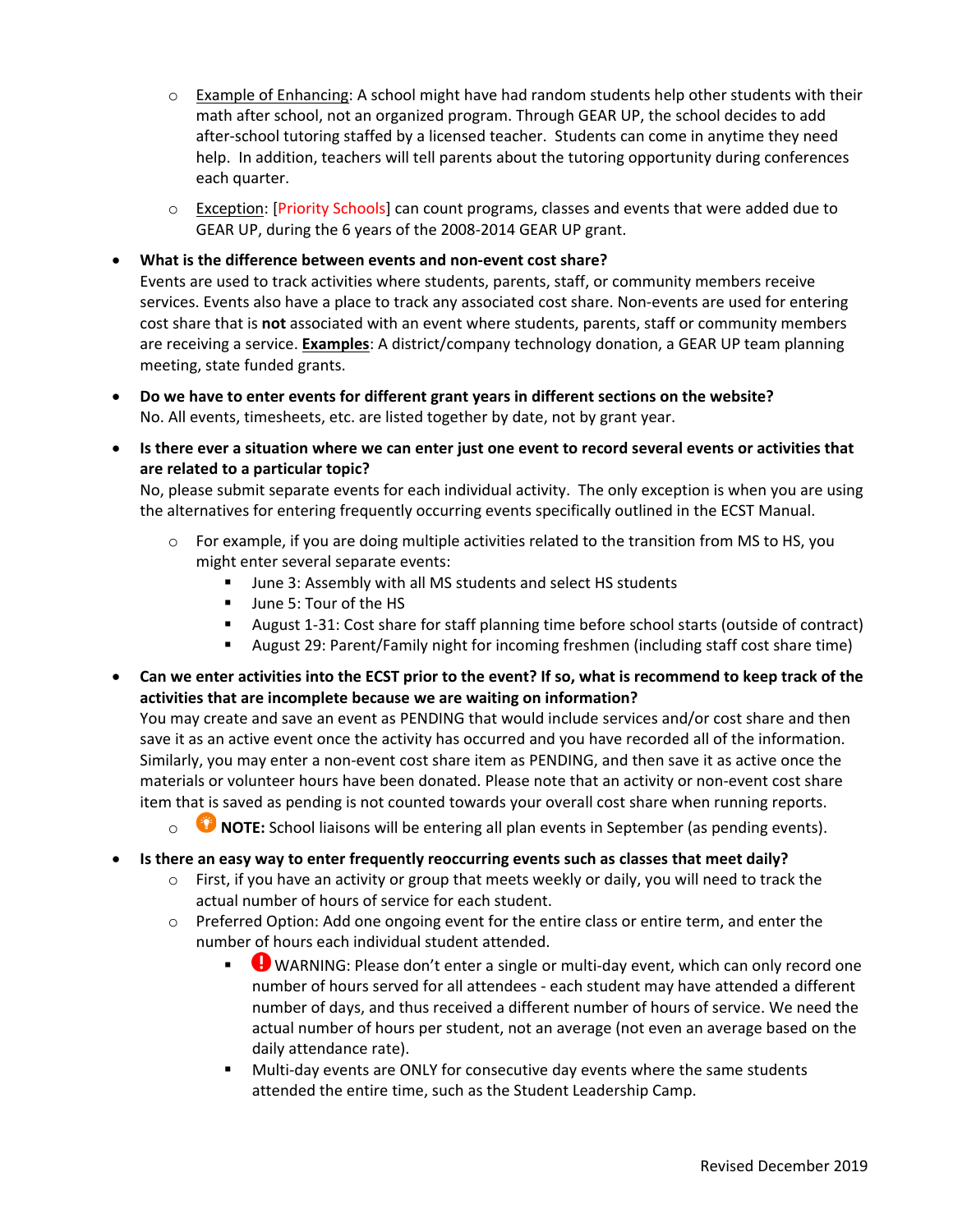- o Alternate options:
	- Create a reoccurring event: Use "Add a reoccurring event" to create a separate event for each day the class/tutoring is in session, and then enter the actual student attendance for the day (only including students who were in class that day).
		- **NOTE:** When creating reoccurring events, you are not able to add students; you will just be entering the information that applies to all dates. You will need to enter students for each individual event created.
	- Create a duplicate event: Create an event for the first day of the class or activity. Once that is saved, you can view the list of events for your cluster, and click on the "Duplicate" link to the right of the event title each time you want to duplicate it. You can then add the date, hours of service, event category, R's, and students in attendance, and save the duplicated event.

### **How do we track college courses taken by students while in high school?**

To enter a college class in the Events and Cost Share tracker, submit a separate multi‐day event for each student, for each term. Indicate the total number of hours the student attended the college class for that term. The event title for each of these should include the student's name and the term so that you can easily find the event if you need to (e.g. "Johnny Smith – Algebra 101 – Fall Term"). Fee waivers from colleges for students taking college classes can also be counted as match.

# **How do we record camps or trips that last several consecutive days?**  The best way to record consecutive days of service is by using the Multi‐Day Event feature as long as all participants receive the same number of hours of service.

## **SERVICES PROVIDED**

- **When should we count someone as being served and when should we count someone as cost share or match? Is there ever an instance when someone could be counted as both?** 
	- o **COST SHARE** (Individuals **INVOLVED**): The "Cost Share Info" section in the middle of the event entry page is used to show individuals who facilitated or volunteered at an event, and how many hours they contributed toward cost share.
	- o Individuals **SERVED**: The "POST‐EVENT REPORT: Numbers Served" section at the bottom of the event entry page is used to show the number of individuals who were served by the event. Being served means that they benefitted from (learned something from) the event whether they were the primary audience or not.
		- **Make sure only people who received a benefit or learning from the event are counted.** For staff or volunteers who attend events, consider whether they simply volunteered their hours to plan or help at the event, or if they received some kind of benefit/service/learning from the event as well.
		- When tracking the number of parents, staff, and community members served by an event, **each person who is served should only be counted in one category**, based on the capacity they are filling at the time. A staff member who is also a parent might be included in the staff category for a PD session or when volunteering at an event, but included as a parent at a parent night where they are not volunteering.
	- $\circ$  People who attend an event or meeting might be added just to the cost share section, just to the section for individuals served, or both. **Someone could be listed in both places** if they volunteered during the event and also gained some knowledge about the topic being addressed. For example, if a teacher chaperones a college visit on a non‐school day, they can be counted as being served because they would have learned from the things that the college student guide presented as well as being counted as match because they are volunteering their time.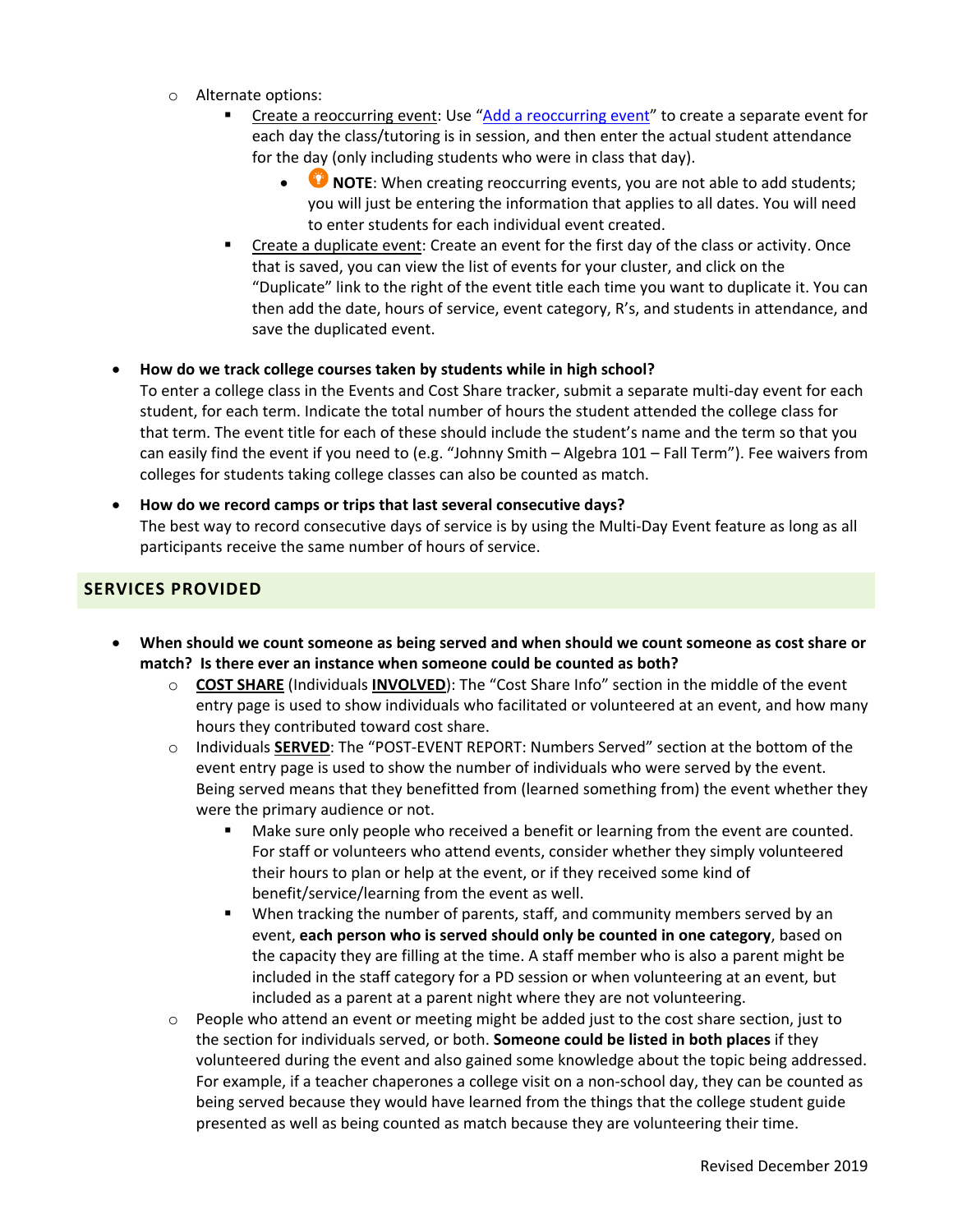- **Is there a way we can record the names of the parents in attendance on the ECST?**  If you want to track the names of parents attending events, please enter the parent names in the description box.
- **How do we determine the length of time to record for an event?**  The number of hours and/or minutes that should be recorded should correspond with the amount of time served for the people recorded on the event.
- **What is the difference between event length (hours of service) and number of volunteer hours?** When entering events, the number of hours of service to students/staff/community members may be different from the number of hours volunteers/staff contribute toward cost share.
	- $\circ$  The event hours are used to calculate hours of service provided to the participants. For field trips and overnight events, hours of service provided should not include sleep time or travel time, unless you were doing preparation or debrief activities during the travel.
	- $\circ$  Chaperone/volunteer time CAN include travel time for match as well as any time supervising students, prepping for the event, etc. That is entered separately, in the center section labeled "Cost Share Info".
	- $\circ$  For more information on counting personnel time for cost share, please see the cost share tutorial: https://www.slideshare.net/orgearup/cost‐sharing‐101‐8665723

# **ADDING STUDENTS TO EVENTS**

- **Is there an easy way to add the same group of students to different events?** If you have a group of students that regularly attends an event, such as tutoring, a class, or an academic team, you can create a student group to add those students to events (View student list, then click "Manage Student Groups".)
- **Why is it important to be accurate when entering student names into events?** Student names are required for all events in order to calculate an accurate number of students served and hours of service provided, and to run accurate reports that show which events particular students attended. **Having a sign in sheet for events may help track attendance**. You may wish to print out a list of all the students in the class, grade level or school, and check off those who attend.
- **In the case of a school wide event such as an assembly, can we choose "select all" since most of the students would be in attendance?** No, you should only include the students who attended the event, as we need to track actual student attendance. Since having a sign in sheet will not work well in this case, we recommend getting a printout of the students that were absent during that time for accuracy. When in the ECST, click SELECT ALL and then unclick those that were absent.

# **PROFESSIONAL DEVELOPMENT**

- **If we consistently have PD every week, or if teachers attend multiple summer PD trainings can we record it as one event and add up all the hours?** No, whenever possible, schools should **enter a separate event for each instance of staff PD training**, with the names staff who attended each training and the number of hours of PD for that particular training.
- **Can we count time at various GEAR UP meetings as service time? If so, how do we know how many hours to count?** Staff time at the SUCCESS Retreat, Statewide Meetings, GEAR UP West conference, and other regional or national GEAR UP meetings should all be counted as PD and entered as events. The number of hours served may only include time actually participating in sessions, but the number of hours for cost share can include both session time and travel time (as long as the staff member's time is eligible to be counted as cost share). Contact your school liaison if you have questions about the number of hours.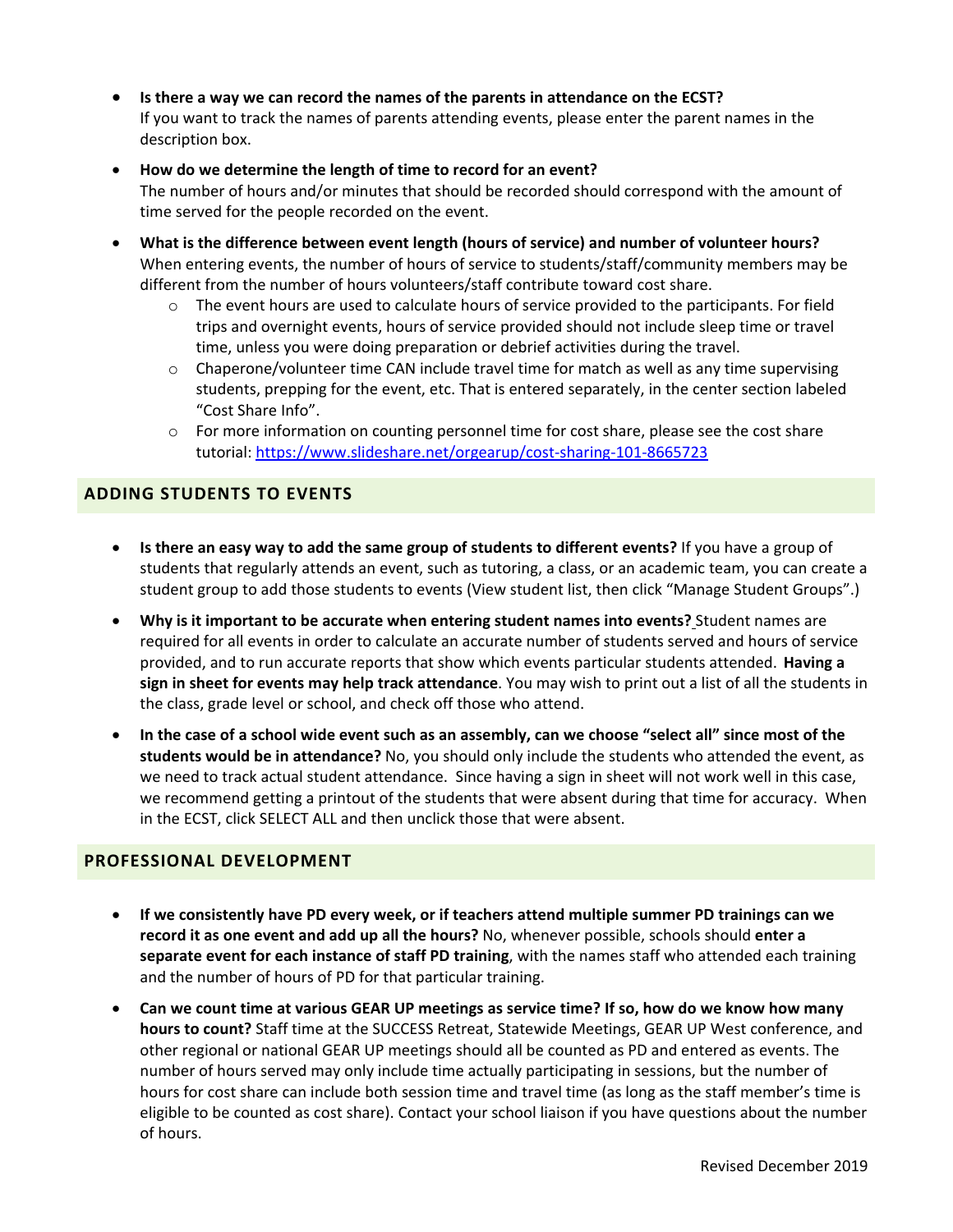### **GENERAL COST SHARE TIPS**

- **Is there a tutorial to learn more about allowable cost share?**  Yes, here: https://www.slideshare.net/orgearup/cost‐sharing‐101‐8665723
- **If we have reached our matching fund obligation, do we have to continue entering events into the ECST? Do we continue to send in our signed Cost Share Reports each month?**  Yes & Yes. Please continue to enter all events and cost share into the ECST and print, sign and submit the Cost Share Reports even if you have met your match obligations. Any extra cost share helps the grant as a whole to be in compliance for overall cost share. You do not need to send us copies of the backup documentation for cost share as long as you keep those on file at your school in the case of an audit.
- **What grant year will summer events count toward in terms of cost share totals for the year?**  The GEAR UP office uses the date range September 1‐ August 31 to tally cost share for each year. To gather the cost share amounts, we will always run a report from the ECST system.
- **When should we enter cost share using events, non‐events, or timesheets?**
	- o **Events** are used to track services provided to students/staff/parents/community members. Enter any cost share (volunteer hours pre/post/during event, travel, materials) for the event on the event page.
		- Examples: College Visit, Staff Professional Development, GEAR UP Class, Parent Night.
	- o **Non‐event cost share entries** are used for entering cost share for activities that do not involve direct service provision to students, staff, parents or community members.
		- **Examples:** A district/company technology donation, a GEAR UP team planning meeting, state funded grants.
	- o **Timesheets** are used to track eligible administrative time worked by staff, volunteers, teachers, etc. that supports GEAR UP, and is **not** associated with an event or non‐event cost share item. It is important to use the Timesheets **OR** the Non‐Event Cost Share section. If you put the same information in both places, it will be counted twice, which is against policy.
		- Examples: Volunteers who call parents, staff members working on GEAR UP reports.

#### **How do we enter indirect costs?**

You do not need to enter the indirect rate – that is handled on the back end of the ECST. If your district has an approved indirect rate, it will populate the cost share section of the event and calculate indirect costs automatically. If you wish to add an indirect rate for the year, please contact your district office for a copy of the approved federal indirect rate agreement and send it to the GEAR UP office.

**C** NOTE: Your district/organization must have an agreement in place for the current fiscal year in order to claim indirect. You are allowed to claim your indirect rate, up to a maximum of 8%.

## **ALLOWABLE AND UNALLOWABLE COST SHARE**

- **What are some things that CAN be counted as Cost Share?** 
	- o See the Cost Share 101 tutorial for an overview, and **contact your liaison with any questions**.
	- o Anything that is an allowable expense under the GEAR UP grant (see more details about allowable incentive items, food, Student Classes, Camps, College Credit)
	- $\circ$  School staff volunteering their time outside of their regular tour of duty
	- o All administrator volunteer time (whether during the school day or not)
	- o Non‐school staff volunteer time (including parents, students, community members)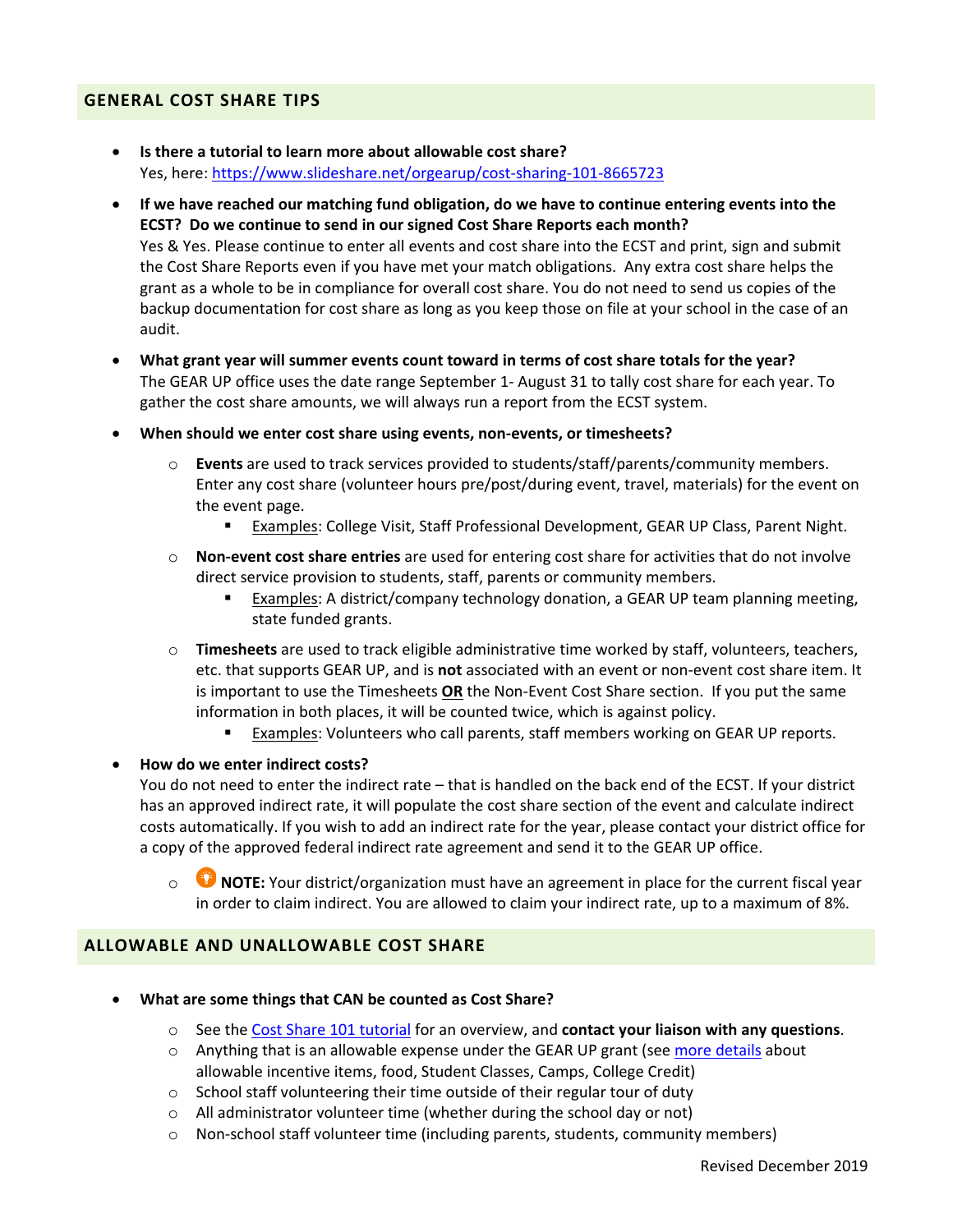- $\circ$  Federally approved Indirect cost rate up to 8% contact the Oregon GEAR UP office to set up
- o [Priority] You can count **GEAR UP events that were begun under the GU2 grant** as match, even if you are serving non‐priority students. You will only be tracking attendance from the priority students, if any. **Example: La Pine's math lab expenses paid by the district.**
- **What are some things that MAY POSSIBLY be counted as Cost Share?** 
	- o **Can we count substitute time, if someone covers a teacher's class?**
		- If you were doing a GEAR UP event during the school day, and someone covered your class, then yes, you can count the time of the person who covered your class as cost share, as long as the district covered the sub costs.
	- o If you have **students that tutor other students in an organized tutoring session**, both the tutors and tutees can be counted as receiving a service from the activity. The student tutor time can be counted as match, at the current volunteer rate, because the tutor is performing a duty that an adult could have been doing and that GEAR UP could have paid for. However, students acting as student aides in classes cannot count as match or a service.
	- o **Technology utilized by the GEAR UP coordinator** see your school liaisons about what percentage of costs you may count.
	- o **Gift certificates and gift cards donated from outside sources** may count as cost share, but **NOT** gift cards/certificates purchased using school or district funds.
- **As a general rule, what things CANNOT be counted as Cost Share?**
	- o **No double dipping**
		- Anything paid for by the GEAR UP grant
		- Items or staff time that other GEAR UP grants have already counted as match (for example, if you do a career fair with another GEAR UP school, make sure you split the cost share for the volunteers)
	- o **Anything that cannot be paid for with GEAR UP funds**
		- Examples:
			- Costs associated with entertainment
			- Teacher Time in Class (generally)
			- School or District Buildings
	- o **Items or staff time paid from federal funds** 
		- Examples:
			- GEAR UP Office staff time
			- The TRIO program representative's time cannot be counted as match because TRIO is federally funded.
			- For bus travel, only count the amount that is not federally reimbursed
- **Scholarships and fee waivers from colleges**
	- o [Priority schools] You can count **scholarships and fee waivers from colleges** for both rising college freshmen and sophomores as long as the money is not from a federal source and as long as they're NOT Oregon Opportunity Grant (OOG), Oregon Promise, or OSAC scholarships. (GEAR UP already counts the total OSAC scholarship amount for our students as match, and we cannot count it twice.)
	- o [Cohort Schools] You can count this match when your original 7th grade cohort are seniors.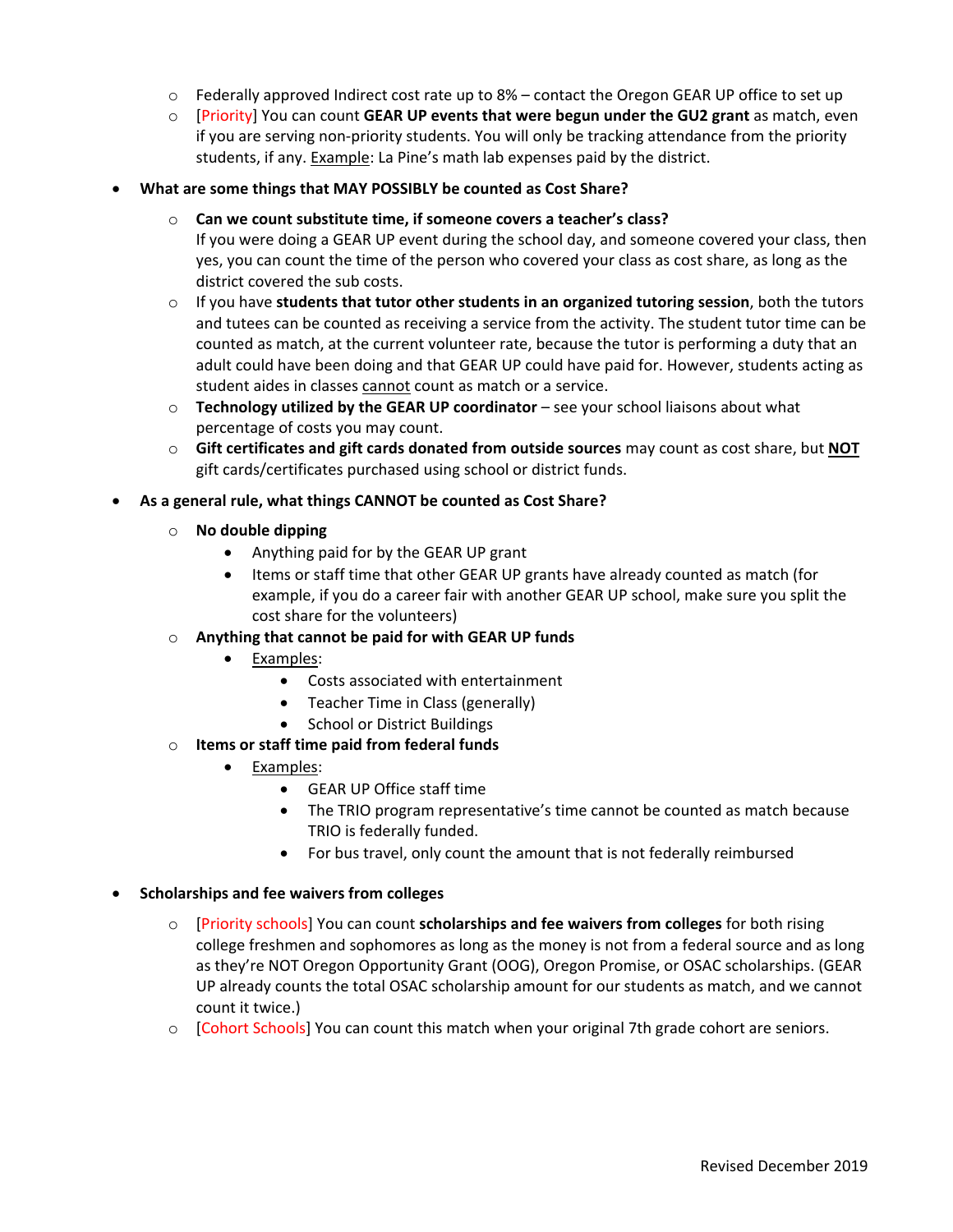- **How should GEAR UP coordinators count their time as match?** 
	- $\circ$  If the coordinator puts in time over and above the 20 hours per week, it can be used as match.
	- o **If the GEAR UP coordinator is also teaching a GU class** and their GEAR UP money is paying for their salary for the class period(s), they cannot count that time as match. If all of the following conditions are met, they can count their time during that class as match:
		- The time the GEAR UP Coordinator takes to coordinate GEAR UP is outside of their GEAR UP class time
		- The salary for the class period(s) is not paid out of GU funds
		- The class was started because of GEAR UP (even in the last grant cycle for priority schools)

Check with your school liaison about your school's specific situation.

# **VOLUNTEERS**

Volunteer time is a great source of cost share.

- **Where do we find the current volunteer pay rate?**  https://www.independentsector.org/resource/the-value-of-volunteer-time/ The rate is updated yearly. If the rate is not yet available for the current year, use the most recent rate. **Please use the federal volunteer rate**.
	- o Rate for past years:
		- $\bullet$  2010: \$21.36
		- $\bullet$  2011: \$21.79
		- $\bullet$  2012: \$22.14
		- 2013: \$22.55
		- $\bullet$  2014: \$23.07
		- $\bullet$  2015: \$23.56
		- 2016: \$24.14
		- 2017: \$24.69
		- $\bullet$  2018: \$25.43
- **Can we use the volunteer rate for anyone who volunteers?** Feel free to use the volunteer rate for anyone who volunteers who is not a school employee or who is not providing a specialized service, including students.
	- o You will need to create an individual record for volunteers. Whenever possible, please include their name and title/position. For example, if you visit a college, college staff should have a different classification than "volunteer" even if you are using the volunteer rate.
	- $\circ$  Remember students (not including classroom aides) can be counted if they are volunteering in a capacity that an adult could have. Please ask your school liaison if you are unsure.
- **What do we enter for the benefit rate for volunteers?** For individuals entered into the ECST with the volunteer rate, *please use 0 for the benefit percentage*.
- **How do you calculate the pay rate for a professional who is speaking or demonstrating at a career fair/college fair, or doing other volunteer work?** You must use the volunteer rate. *Only use the actual*  wage rate if the professional is actually acting in their professional capacity regardless of whether they are missing work to be there.
	- $\circ$  Example: If a veterinarian is doing an exam on an animal in their office while a student is observing for a job shadow, you may count the time at their rate of pay and benefit percentage.